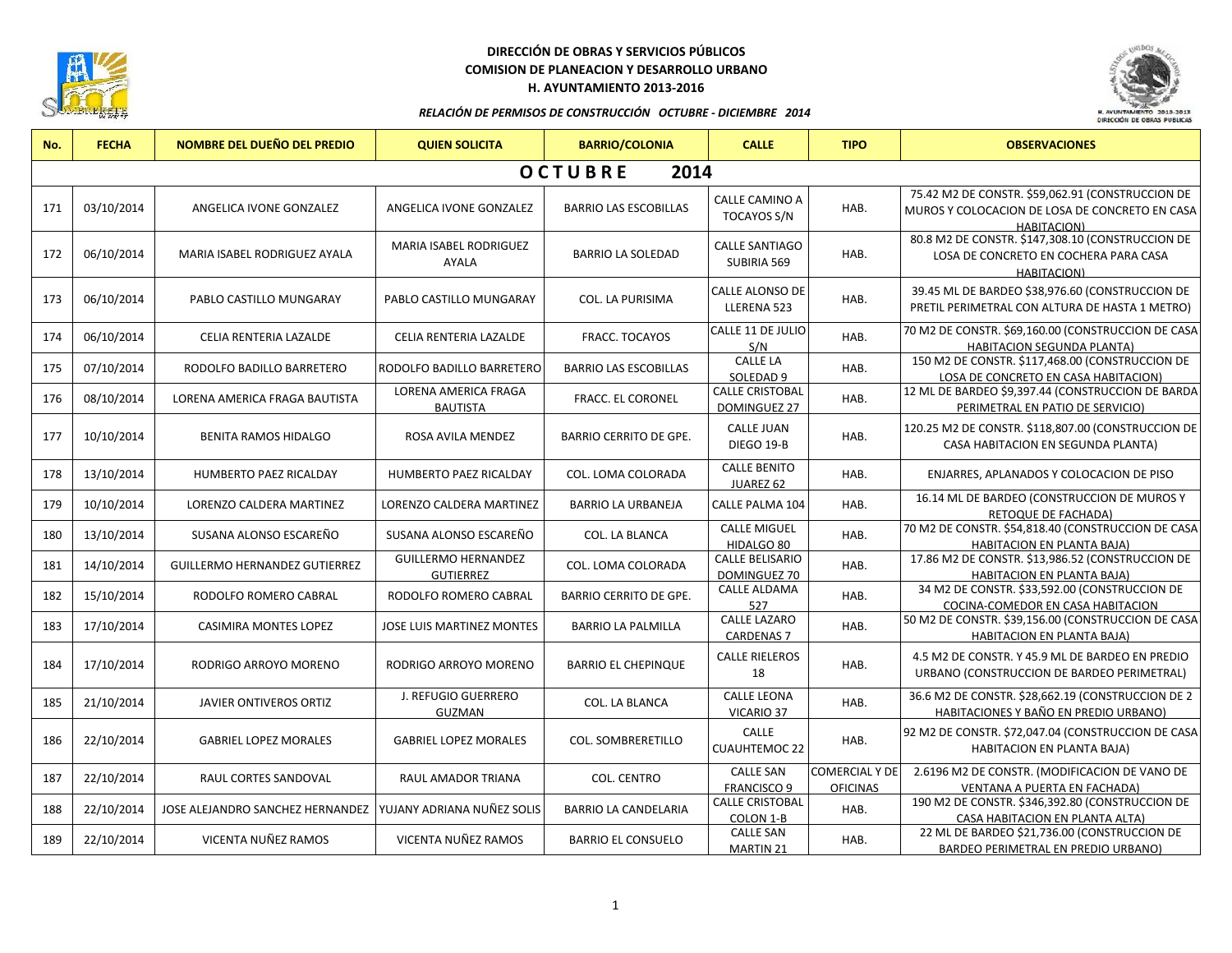

# **DIRECCIÓN DE OBRAS Y SERVICIOS PÚBLICOS COMISION DE PLANEACION Y DESARROLLO URBANO H. AYUNTAMIENTO 2013-2016**



#### *RELACIÓN DE PERMISOS DE CONSTRUCCIÓN OCTUBRE - DICIEMBRE 2014*

| No.                      | <b>FECHA</b> | NOMBRE DEL DUEÑO DEL PREDIO           | <b>QUIEN SOLICITA</b>                         | <b>BARRIO/COLONIA</b>                  | <b>CALLE</b>                               | <b>TIPO</b>                              | <b>OBSERVACIONES</b>                                                                             |  |
|--------------------------|--------------|---------------------------------------|-----------------------------------------------|----------------------------------------|--------------------------------------------|------------------------------------------|--------------------------------------------------------------------------------------------------|--|
| 190                      | 22/10/2014   | VICENTA NUÑEZ RAMOS                   | VICENTA NUÑEZ RAMOS                           | <b>BARRIO EL CONSUELO</b>              | <b>CALLE SAN</b><br><b>MARTIN 21</b>       | HAB.                                     | 60 M2 DE CONSTR. \$59,280.00 (CONSTRUCCION DE<br>MUROS Y COLOCACION DE LOSA EN CASA HABITACION)  |  |
| 191                      | 22/10/2014   | RAYMUNDO CORTES ROJERO                | RAYMUNDO CORTES ROJERO                        | <b>COL. CENTRO</b>                     | AVE. ARECHIGA<br>S/N                       | <b>COMERCIAL Y DE</b><br><b>OFICINAS</b> | 290 M2 DE CONSTR. \$528,704.80 (CONSTRUCCION DE<br>LOCALES COMERCIALES EN NIVEL DOS)             |  |
| 192                      | 20/10/2014   | <b>MANUEL EDGARDO FRAIRE FLORES</b>   | <b>MANUEL EDGARDO FRAIRE</b><br><b>FLORES</b> | <b>COL. CENTRO</b>                     | <b>CALLE PROGRESO</b><br>121               | HAB.                                     | 338.64 M2 DE CONSTR. \$617,381.36 (CONSTRUCCION DE<br>CASA HABITACION EN SEGUNDO Y TERCER NIVEL) |  |
| 193                      | 29/10/2014   | ADRIAN HERNANDEZ FRAIRE               | ARQ. MARTHA CRISTINA<br>SERRANO               | <b>COL. CENTRO</b>                     | AVE. HIDALGO<br>345                        | SERV.                                    | 89.67 M2 DE COLOC. DE PISO Y YESO EN MUROS                                                       |  |
| 194                      | 29/10/2014   | VIDAL GOMEZ HINOJOZA                  | VIDAL GOMEZ HINOJOZA                          | <b>COL. LA PURISIMA</b>                | <b>CALLE VICTOR</b><br>VALDEZ S/N          | HAB.                                     | 49.61 M2 DE CONSTR. \$49,014.68 (CONSTRUCCION DE<br>CASA HABITACION EN PLANTA ALTA)              |  |
| 195                      | 30/10/2014   | PEDRO MORALES SILVA                   | ROSA ELVIA CASTRO CASTRO                      | COL. AMPLIACION LOPEZ<br><b>MATEOS</b> | <b>CALLE VERACRUZ</b><br>47                | HAB.                                     | 70 M2 DE CONSTR. \$54,818.40 (CONSTRUCCION DE CASA<br>HABITACION EN SEGUNDA PLANTA)              |  |
| 2014<br><b>NOVIEMBRE</b> |              |                                       |                                               |                                        |                                            |                                          |                                                                                                  |  |
| 196                      | 05/11/2014   | <b>TEODORA SILVA LOPEZ</b>            | TEODORA SILVA LOPEZ                           | <b>BARRIO EL CHEPINQUE</b>             | CALLE<br><b>BOULEVARD EL</b><br>MINERO 571 | COMERCIAL Y DE<br><b>OFICINAS</b>        | 305.213 M2 DE CONSTR. \$586,008.96 (CONSTRUCCION<br>DE BODEGA PARA LOCAL COMERCIAL)              |  |
| 197                      | 06/11/2014   | RAMIRO FONSECA MEDINA                 | RAMIRO FONSECA MEDINA                         | <b>COL. INFONAVIT</b>                  | <b>CALLE AZUCENA</b><br>121                | HAB.                                     | 24 M2 DE CONSTR. \$23,712.00 (CONSTRUCCION DE<br><b>COCHERA EN CASA HABITACION)</b>              |  |
| 198                      | 06/11/2014   | MA. MARGARITA MONTES RODARTE          | <b>MA. MARGARITA MONTES</b><br>RODARTE        | COL. AMPL. LOPEZ MATEOS                | <b>CALLE SONORA 7</b>                      | HAB.                                     | 118 M2 DE CONSTR. \$92,408.16 (CONSTRUCCION DE<br>CASA HABITACION EN PLANTA BAJA)                |  |
| 199                      | 12/11/2014   | BELLANIRA MORA RICALDAY               | <b>GERARDO LEONEL MORA</b><br><b>RICALDAY</b> | COL. LOMAS DEL CONSUELO                | <b>CALLE</b><br><b>MAGISTERIAL 21</b>      | HAB.                                     | 271.72 M2 DE CONSTR. \$268,459.36 (CONSTRUCCION DE<br>CASA HABITACION EN SEGUNDO Y TERCER NIVEL) |  |
| 200                      | 12/11/2014   | MARIA ANGELICA CUEVAS LOPEZ           | MARIA ANGELICA CUEVAS<br>LOPEZ                | COLONIA LA PALMILLA                    | CALLE NIÑOS<br><b>HEROES 45</b>            | HAB.                                     | 104.9 M2 DE CONSTR. \$103,641.20 (CONSTRUCCION DE<br>CASA HABITACION EN SEGUNDO Y TERCER NIVEL)  |  |
| 201                      | 13/11/2014   | PATRICIA SORIANO SOLIS                | PATRICIA SORIANO SOLIS                        | <b>COLONIA CENTRO</b>                  | <b>CALLE MIGUEL</b><br><b>AUZA 122-B</b>   | HAB.                                     | 45.61 M2 DE CONSTR. \$83,152.50 (AMPLIACION DE<br><b>HABITACIONES EN PLANTA BAJA)</b>            |  |
| 202                      | 12/11/2014   | J. REFUGIO CONTRERAS RIVOTA           | MA. DEL REFUGIO LOPEZ<br>RODRIGUEZ            | COL. AMPL. LOPEZ MATEOS                | CALLE<br>QUINTANAROO<br>82                 | HAB.                                     | 145 M2 DE CONSTR. \$143,260.00 (CONSTRUCCION DE<br>CASA HABITACION EN SEGUNDA PLANTA)            |  |
| 203                      | 14/11/2014   | REYNA VALERIA DELGADO DOMINGUEZ       | REYNA VALERIA DELGADO<br><b>DOMINGUEZ</b>     | COL. AMPL. LOPEZ MATEOS                | CALLE JALISCO 1                            | HAB.                                     | 19.58 M2 DE CONSTR. \$19,345.04 (CONSTRUCCION DE<br>HABITACION EN PLANTA ALTA)                   |  |
| 204                      | 14/11/2014   | ELVIA ARELLANO GURROLA                | ELISA ARELLANO GURROLA                        | PLAZUELA DONCELES                      | CALLE 2DA. DE<br><b>ESMERALDA S/N</b>      | HAB.                                     | 180 M2 DE CONSTR. \$177,840.00 (CONSTRUCCION DE<br>CASA HABITACION EN 3ER. Y 4TO. NIVEL)         |  |
| 205                      | 19/11/2014   | JULIA GONZALEZ BRECEDA                | JULIA GONZALEZ BRECEDA                        | FRACC. EL CORONEL III                  | <b>CALLE EDGARDO</b><br>MONTELONGO 3       | HAB.                                     | 67.78 ML DE BARDEO \$53,079.87 (CONSTRUCCION DE<br><b>BARDEO EN CASA HABITACION)</b>             |  |
| 206                      | 19/11/2014   | ROGELIO RICALDAY AGUILAR              | ROGELIO RICALDAY AGUILAR                      | COLONIA LA BLANCA                      | <b>CALLE MIGUEL</b><br>HIDALGO 69          | HAB.                                     | 52.2 M2 DE CONSTR. \$40,878.86 (CONSTRUCCION DE 2<br>HABITACIONES Y PASILLO EN PLANTA BAJA)      |  |
| 207                      | 19/11/2014   | <b>HUMBERTO PAEZ RICALDAY</b>         | <b>CARMEN SANTOS JIMENEZ</b>                  | COL. LOMA COLORADA                     | <b>CALLE BENITO</b><br>JUAREZ 62           | HAB.                                     | 265 M2 DE CONSTR. \$207,526.80 (CONSTRUCCION DE<br>CASA HABITACION EN SEGUNDO Y TERCER NIVEL)    |  |
| 208                      | 26/11/2014   | <b>FRANCISCO JAVIER SERRANO RUEDA</b> | FRANCISCO JAVIER SERRANO<br><b>RUEDA</b>      | <b>COLONIA LA PURISIMA</b>             | <b>CALLE DOCTOR</b><br>DEYER 12            | HAB.                                     | 130.19 M2 DE CONSTR. \$128,631.87 (CONSTRUCCION DE<br>CASA HABITACION EN SEGUNDO Y TERCER NIVEL) |  |